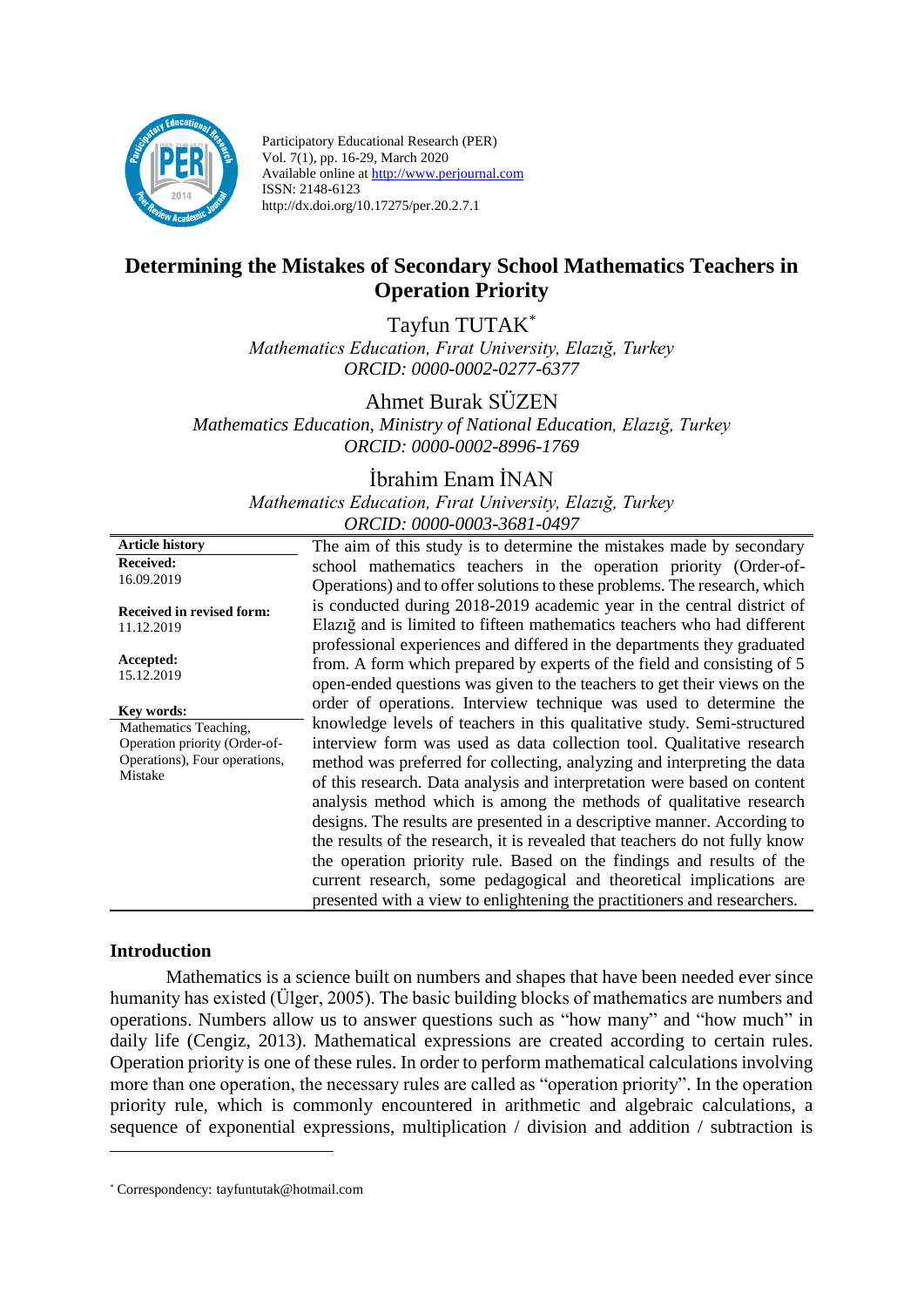followed, starting with parenthetical expressions (Öcal, İpek, Özdemir, Kar, 2018). For example, in the expression  $9-2x^4$ , the multiplication is done before subtraction and the answer is found as 1. However, in an expression that includes both division and multiplication, the operation priority starts from the left-hand operation. For example, in  $12 \div 4x2$ , the division on the left is done first, and the result is 6. According to these rules, the order of operation is sorted as; parentheses, exponential expressions, multiplication / division and addition / subtraction.

• Operations and the relationships between operations begin to be taught from primary school. The change and development of inter-operation characteristics is also important for secondary school mathematics education and training. One of the basic rules we use most when doing operations is operation priority. The operation appears on arithmetic in mathematics and it is a topic that cannot be delimited by just one subject and has its reflections on the operation dimension of each subject. When the studies about the operation priority were examined (Yenilmez, 2018), it was found that the students had difficulties in learning the operation priority rule. Particularly on the 5th and 6th grades, it is necessary to be very careful about presenting the operation priority found in the curriculum and to take into consideration the level of readiness of the students when giving the order of the operation priority (Yenilmez, 2018). Because the issue of integers is not yet known at this level, in particular, the operation priority of addition and subtraction operations are identical and that we can choose whichever we want as one of these two operations has no operation priority over the other and, after being told that they can start from their desired one, students may think that the question is wrong, especially when they see examples where a larger number is subtracted from a small number. The mathematics teacher who teaches at this level is required to explain this situation by taking into consideration and in fact leaving the general rules and patterns aside. Another problem encountered is with the multiplication and division. After telling students that multiplication and division count the same in the operation, they can find different results as in the example below.

Example: What is the result of  $200 \div 10 \times 2$  operation?

Student 1)  $20 \times 2 = 40$ 

Student 2)  $200 \div 20 = 10$ 

The above random two students are likely to find different results after the teacher's explanation: "You can choose any of the multiplication and division operations." In that case, the teacher teaching the mathematics class at secondary level should take the relevant rules into account and adjust these to the level of the student. The failure to learn the sequence and rules regarding the operation priority is not due to the difficulty of the subject but related to the rules' being explained in narrow patterns and differently (Süzen, 2019). Indeed, this subject is explained in an incomplete fashion even in the books published by the Ministry of National Education every year. The book, which was published a year ago i.e. for the 2017-2018 academic year, assures that parentheses should be handled first yet in the newly published book in the 2018-2019 academic year, it is stated that the first place is to be the exponential numbers in the operation priority (MEB, 2019). Therefore, a contradiction occurs here. In a study about the order-of-operations in arithmetic operations, it was emphasized that the operational and conceptual model should not be overlooked especially in mathematics education by mentioning the Peano Axioms. Besdies, in this study, he stated that this situation was ignored in the

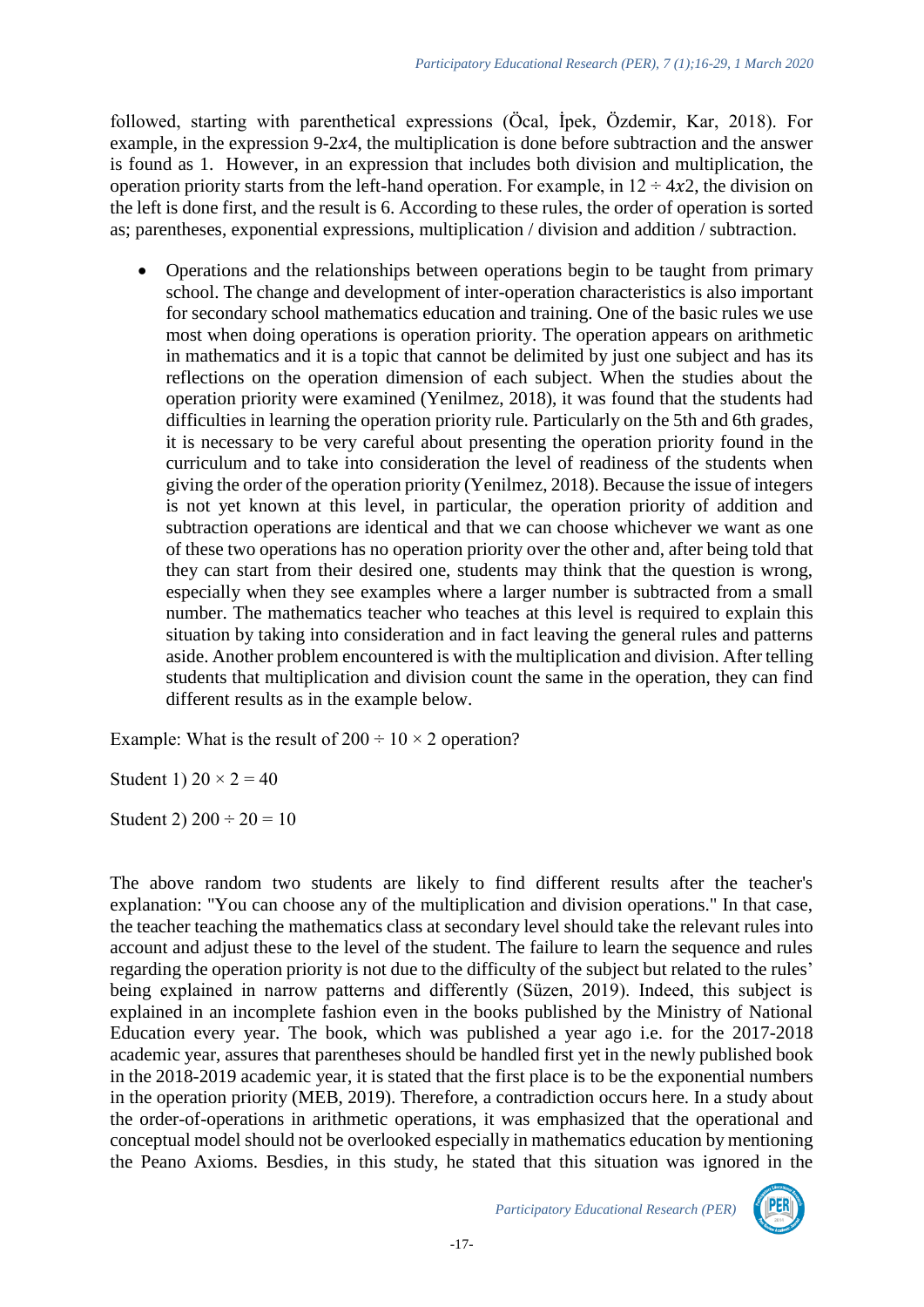mathematics curriculum and that instead of spending time on the essence of mathematics, the definition of numbers and a series of unnecessary rules were imposed. Finally, the practitioner of the teaching activities in the field made some recommendations to the teachers (İlgün, Elmas & Küçük, 2017).

When the studies on this subject were examined, it was found that these concentrated generally upon the framework of the detection and interpretation of the errors made in the four operations and most of the work was about students (Akkan, Cakiroglu and Guven, 2008; Brown and Burton, Chick and Baker, 2005; 1978; Dede and Peker, 2007; Dinc Artut and Tarım, 2006; Dogan, 2002; Engelhardt, 1977; Govindan and Ramaa, 2013; Kubanc, 2012; Önal, 2018; Varol and Kubanç, 2015; Yorulmaz, 2018). However, a study on operation priority with teachers who are the agents does not seem to appear in the literature. It is thought that this research will eliminate this deficiency in the literature. Therefore, the problem statement of the research is formed as, "What are the mistakes made by secondary school mathematics teachers in the operation priority?".

## **Method**

## *Research Model*

In this research, qualitative research method was adopted. The aim of qualitative research is to investigate in depth an event or organization, rather than a superficial screening of a population. In this research, interview method was used. Interview method is the most commonly used data collection tool confronted in qualitative research. In order for the interview to be used as an effective and efficient data collection method, it is necessary to understand the basic features, strengths and weaknesses of this method well and to assimilate the principles recommended in the process of preparing an interview form (Yıldırım & Şimşek, 2008).

## *Working Group*

In qualitative studies, the characteristics of the research and the resources of the researcher are important in the selection of the sample (Yıldırım & Şimşek, 2008). One of the purposeful sampling methods called criterion sampling, was used in the determination of the study group. Purposeful sampling is used to be able to determine in depth the situations thought to have rich information. Büyüköztürk et al. (2012) stated that criterion sampling consists of events, persons, objects or situations with the specified qualifications related to the problem.

The size of the sample is an important problem in qualitative research. There are no rules regarding the size of the sample. The size of the sample depends on what we want to know, the purpose of the researcher, what will be useful, what will be reliable and what can be done over the resources and time available (Patton, 2014).

In this research, the study group was determined as 15 secondary school mathematics teachers working in the central district of Elâzığ province in the spring term of 2018-2019 academic year. Teachers were chosen on a voluntary basis in the study. The teachers participating in the study were coded as T1, T2, T3, …, T15. No personal information was requested from any mathematics teacher and it was not used in the content of the study within the scope of the study ethics. Demographic characteristics of the participants are given in Table 1 below.

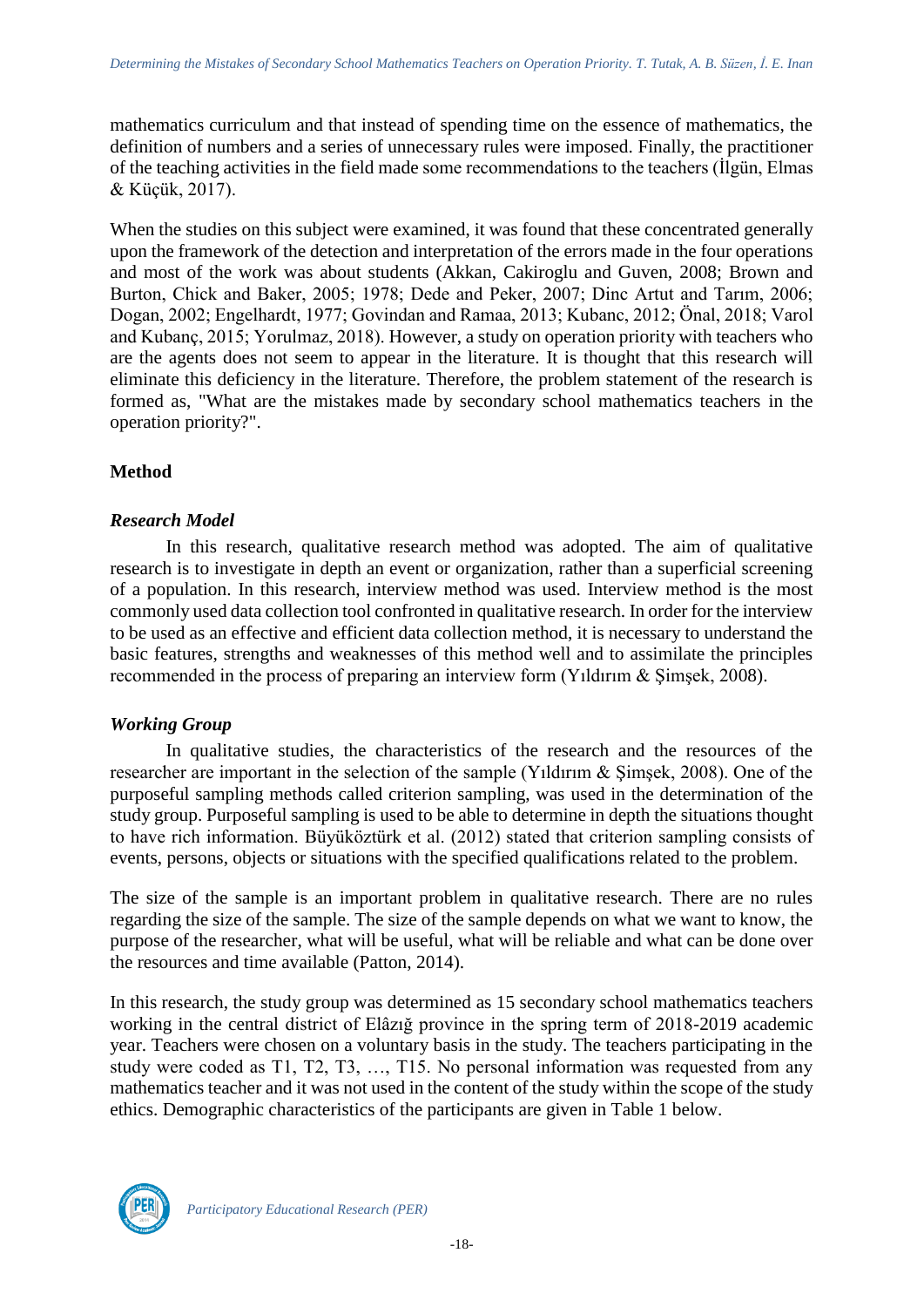|                 | Graduated Faculty or High school  | Professional experience |
|-----------------|-----------------------------------|-------------------------|
| T1              | <b>Faculty of Education</b>       | 1-5 Years               |
| T <sub>2</sub>  | <b>Faculty of Education</b>       | 1-5 Years               |
| T <sub>3</sub>  | <b>Faculty of Education</b>       | 1-5 Years               |
| T4              | <b>Faculty of Education</b>       | 6-10 Years              |
| T <sub>5</sub>  | <b>Faculty of Education</b>       | 6-10 Years              |
| T6              | <b>Faculty of Education</b>       | 6-10 Years              |
| T7              | <b>Faculty of Education</b>       | $11-15$ Years           |
| T8              | <b>Faculty of Education</b>       | $11-15$ Years           |
| T9              | <b>Faculty of Education</b>       | $11-15$ Years           |
| T <sub>10</sub> | Faculty of Science and Literature | $16-20$ Years           |
| T <sub>11</sub> | Faculty of Science and Literature | $16-20$ Years           |
| T <sub>12</sub> | <b>Faculty of Education</b>       | $16-20$ Years           |
| T <sub>13</sub> | Faculty of Education              | Over 20 Years           |
| T <sub>14</sub> | <b>Faculty of Education</b>       | Over 20 Years           |
| T <sub>15</sub> | Faculty of Science and Literature | Over 20 Years           |

**Table 1.** Demographic Characteristics of Participants in the Thesis Research

## *Data Collection Tools*

In the research, semi-structured interview form was used which was developed by the researcher. Prior to the preparation of the interview questions, literature review was carried out at domestic and international levels by examining the existing studies and bulk of research. Three mathematics teachers were told about the subject and their approaches to the subject were evaluated during the construction of the current study. Two academicians working on a similar topic were consulted, interview forms were obtained used in their research. As a result of the literature review, and in light of the mathematics teachers' approaches towards the subject and bearing in mind the data obtained from two academicians who conducted similar studies in Turkey, an interview form was prepared. Open-ended questions were asked in the interview form and these questions were formed by adhering to the sub-problems of the research. This interview form was presented to the opinion of five different experts (1 Measurement and Evaluation Specialist, 2 Education Specialists and 2 Mathematics educators) in order to ensure the scope validity of the study. After the suggestions and the necessary changes, the questions were applied to five mathematics teachers who were not included in the study group in order to determine the scope validity and reliability. It was concluded that the questions prepared as a result of the examination exactly represent the subject.

Semi-structured interview forms were used to ensure that the interviewees express themselves well (Büyüköztürk et al., 2012) for in semi-structured interviews, a series of questions are prepared to be used in all interviews. A semi-structured interview technique is actually a form of interview where all interviewees are asked questions in the same order and all are allowed to answer the questions as they wish (Yıldırım & Şimşek, 2006).

The semi-structured interview technique aims to obtain information thoroughly. This technique has advantages such as being easy to analyze, enabling oneself to express themselves better, arranging questions according to the course during the interview (Ekiz, 2003). Therefore, in this study, semi-structured interview technique was preferred in order to determine the mistakes of teachers about four operations.

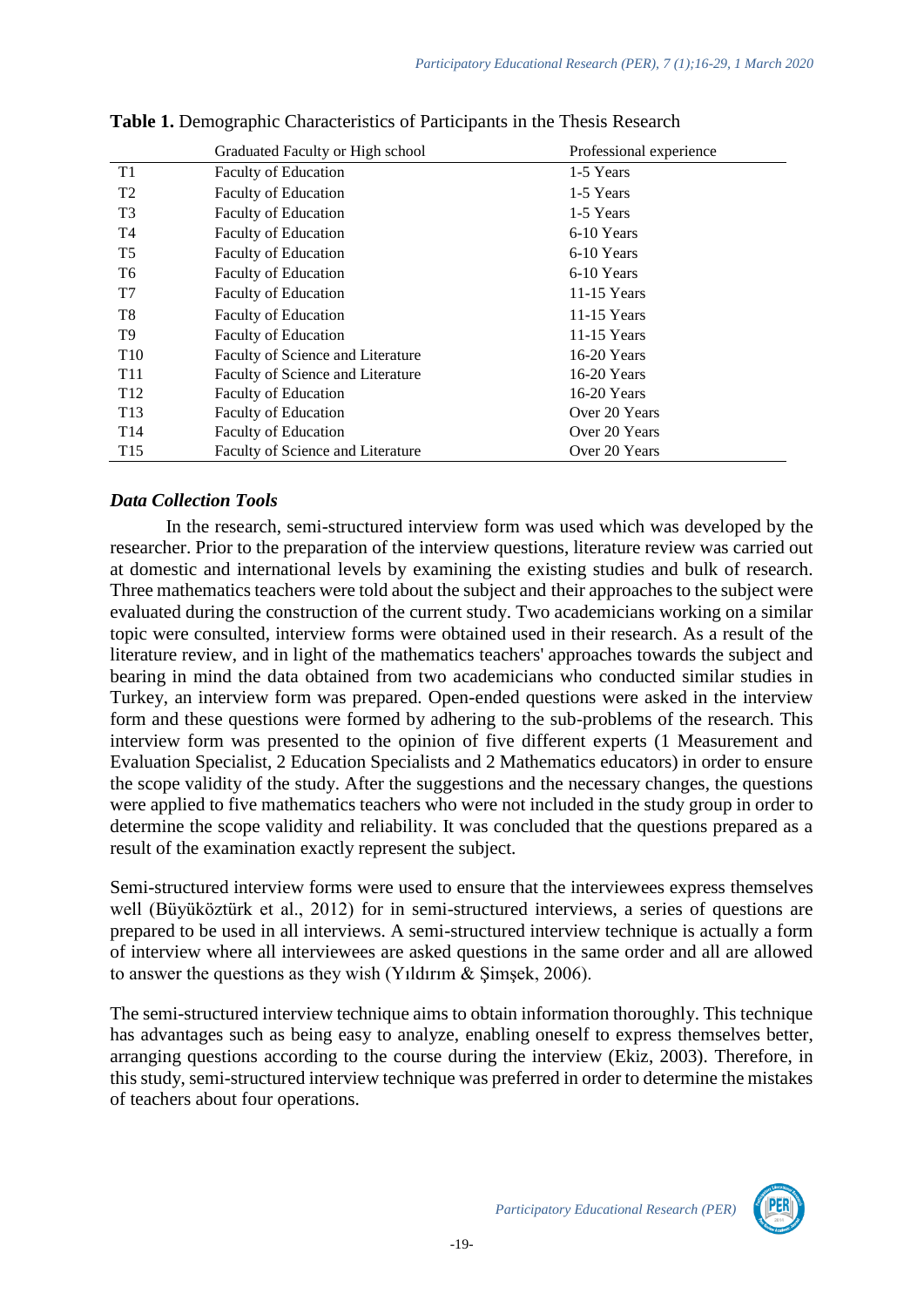#### *Data Analysis*

The data obtained from the research were analyzed by content analysis method. Content analysis paves the way for an objective and systematic examination of verbal, written and other materials (Tavşancıl & Aslan, 2001). In the study, interview forms were read and coded after being transferred to computer. Categories were created from these codes. According to the responses of the interviewers, frequencies and percentages of the codes and categories were determined. These frequencies were arranged and made into tables to facilitate interpretation.

## *Findings*

In this section, the findings are given in tables and comments are made according to the tables. Descriptive statistics were used to analyze the mistakes of secondary school mathematics teachers in operation priority.

*Opinions on the priority of the operation; "In what order do you tell the students they should perform the operations?"*

Table 2. Teachers' Answers to the First Question and Percentage, Frequency Value



Teachers participating in the research stated that they presented the operation priority rule 46,6% K1, 13,3% K2, 6,6% K3, 6,6% K4, 13,3% K5 13.3% of them according to K6, respectively.

*Opinions on the question: "From which source do you describe the operation priority?"*

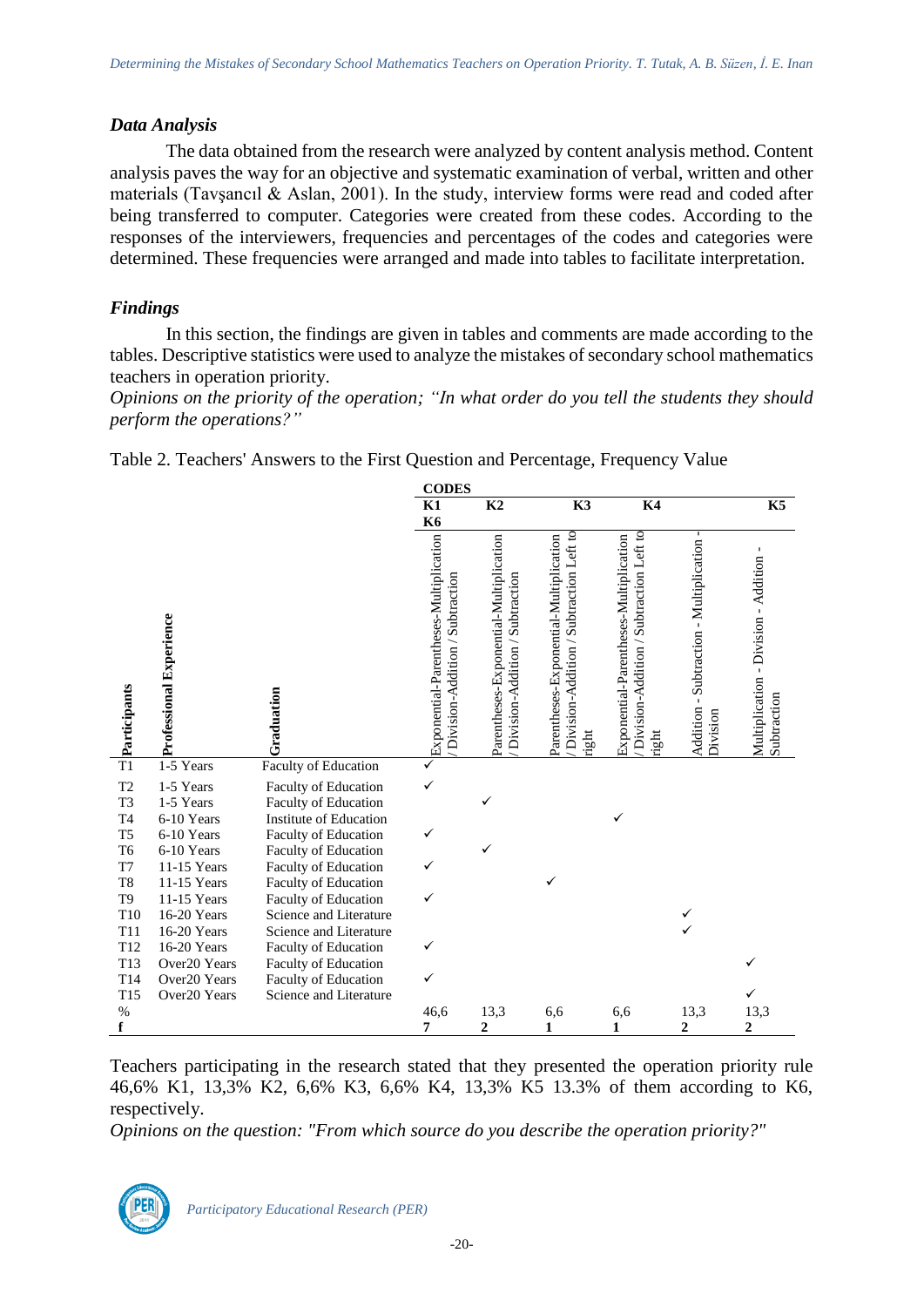|                     |                         |                               | <b>CODES</b>                                                       |                         |                                                          |
|---------------------|-------------------------|-------------------------------|--------------------------------------------------------------------|-------------------------|----------------------------------------------------------|
|                     |                         |                               | K7                                                                 | K <sub>8</sub>          | K9                                                       |
| Participants        | Professional Experience | Graduation                    | From the textbook of<br>್<br>National Education<br>Ministry<br>the | supplementary<br>source | $_{\rm and}$<br>From both MEB<br>supplementary<br>source |
| $\overline{T1}$     | 1-5 Years               | Faculty of Education          | ✓                                                                  |                         |                                                          |
| T2                  | 1-5 Years               | Faculty of Education          |                                                                    |                         |                                                          |
| T <sub>3</sub>      | 1-5 Years               | Faculty of Education          |                                                                    |                         |                                                          |
| T <sub>4</sub>      | 6-10 Years              | <b>Institute of Education</b> |                                                                    |                         |                                                          |
| T <sub>5</sub>      | 6-10 Years              | Faculty of Education          |                                                                    |                         |                                                          |
| T <sub>6</sub>      | 6-10 Years              | Faculty of Education          | ✓                                                                  |                         |                                                          |
| $\operatorname{T7}$ | 11-15 Years             | Faculty of Education          |                                                                    |                         |                                                          |
| T <sub>8</sub>      | 11-15 Years             | Faculty of Education          |                                                                    |                         |                                                          |
| T <sub>9</sub>      | 11-15 Years             | Faculty of Education          |                                                                    |                         |                                                          |
| T <sub>10</sub>     | 16-20 Years             | Science and Literature        |                                                                    |                         | ✓                                                        |
| <b>T11</b>          | 16-20 Years             | Science and Literature        | ✓                                                                  |                         |                                                          |
| T12                 | 16-20 Years             | Faculty of Education          |                                                                    |                         |                                                          |
| T13                 | Over 20 Years           | Institute of Education        |                                                                    |                         |                                                          |
| T14                 | Over 20 Years           | Institute of Education        |                                                                    |                         |                                                          |
| T15                 | Over 20 Years           | Science and Literature        |                                                                    |                         |                                                          |
| $\%$                |                         |                               | 66,6                                                               | 13,3                    | 20                                                       |
|                     |                         |                               | 10                                                                 | 2                       | 3                                                        |

**Table 3.** Teachers' responses to the second question and the resulting frequency, percentage values.

66.6% of the teachers who participated in the research stated that they explained the subject from the textbooks of the Ministry of National Education, 13.3% stated that they explained the subject from supplementary sources and 20% from both sources.

*Opinions on the question: "Which operation has the priority; division and multiplication or addition and subtraction in the operation priority?"*

**Table 4.** Teachers' responses to the third question and the resulting frequency, percentage

value

|                |                                |                             | <b>CODES</b>                   |                                                  |                                    |
|----------------|--------------------------------|-----------------------------|--------------------------------|--------------------------------------------------|------------------------------------|
|                |                                |                             | <b>K10</b>                     | <b>K11</b>                                       | K <sub>12</sub>                    |
| Participants   | Professiona<br>ence<br>Experio | <b>Graduation</b>           | ation<br>Multiplic<br>division | rigi<br>Multiplication.<br>left<br>vision<br>mor | easy<br>$\mathbf{S}.$<br>Whichever |
| T1             | 1-5 Years                      | <b>Faculty of Education</b> |                                |                                                  | $\checkmark$                       |
| T <sub>2</sub> | 1-5 Years                      | Faculty of Education        |                                |                                                  |                                    |
| T <sub>3</sub> | 1-5 Years                      | <b>Faculty of Education</b> |                                |                                                  |                                    |
| T <sub>4</sub> | 6-10 Years                     | Institute of Education      |                                |                                                  |                                    |
| T <sub>5</sub> | 6-10 Years                     | Faculty of Education        |                                |                                                  |                                    |
| T <sub>6</sub> | 6-10 Years                     | <b>Faculty of Education</b> |                                |                                                  |                                    |
| T7             | $11-15$ Years                  | <b>Faculty of Education</b> |                                |                                                  |                                    |
| T <sub>8</sub> | $11-15$ Years                  | <b>Faculty of Education</b> | ✓                              |                                                  |                                    |

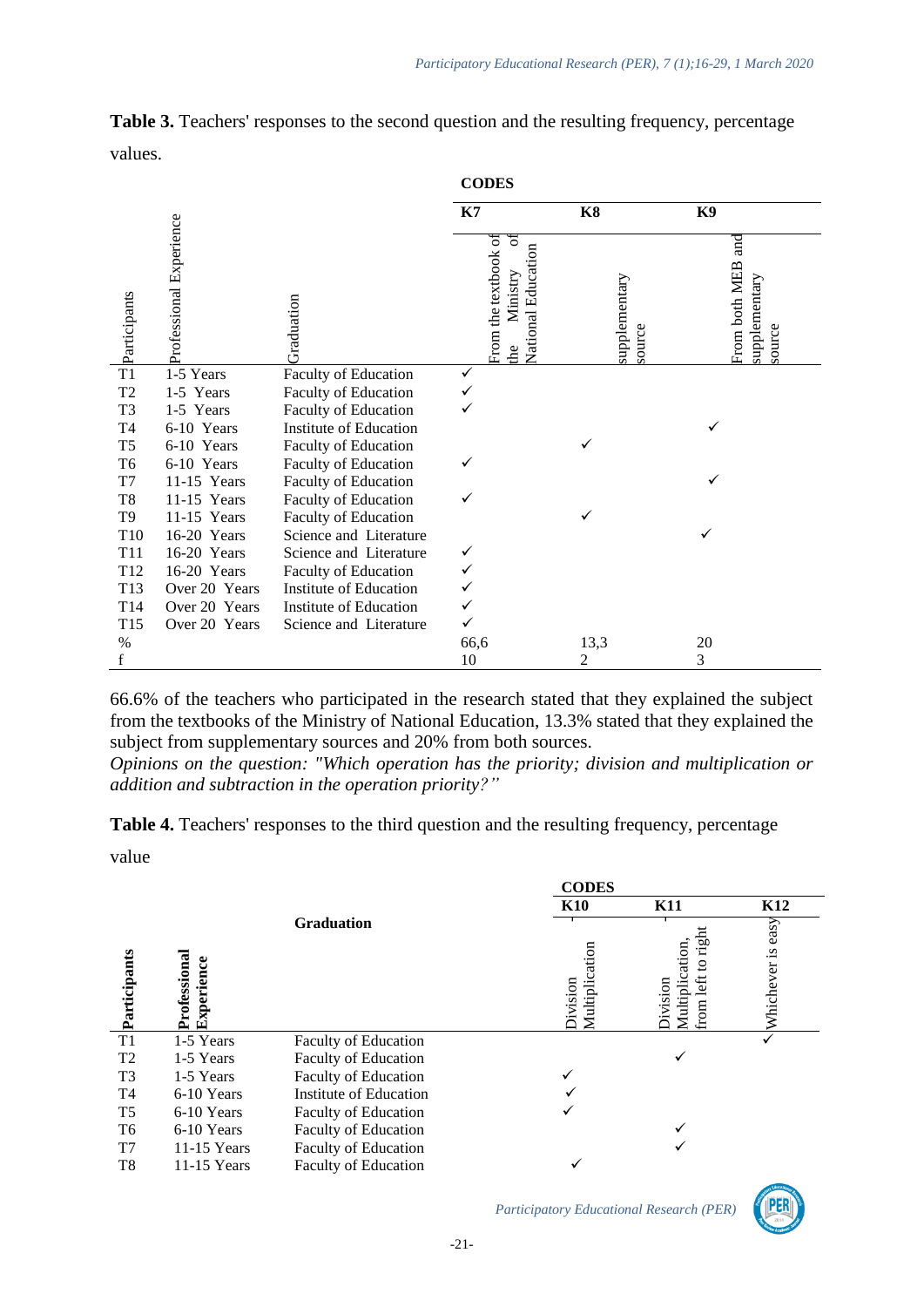| T9              | $11-15$ Years | <b>Faculty of Education</b> |      | √    |                |
|-----------------|---------------|-----------------------------|------|------|----------------|
| T <sub>10</sub> | $16-20$ Years | Science and Literature      | ✓    |      |                |
| T <sub>11</sub> | $16-20$ Years | Science and Literature      |      |      |                |
| T <sub>12</sub> | $16-20$ Years | <b>Faculty of Education</b> |      |      |                |
| T <sub>13</sub> | Over 20 Years | Institute of Education      | ✓    |      |                |
| T <sub>14</sub> | Over 20 Years | Institute of Education      | ✓    |      |                |
| T <sub>15</sub> | Over 20 Years | Science and Literature      | ✓    |      |                |
| $\%$            |               |                             | 59.4 | 26,6 | 13.3           |
| $\mathbf{f}$    |               |                             | 9    | 4    | $\mathfrak{D}$ |
|                 |               |                             |      |      |                |

59.6% of the participants said that division is done first and after that multiplication should be carried out, 26.6% of them said first division and after multiplication, but since there are two operations of the same type, operation is done from left to right, and lastly 13.3% of them said that operation is done from whichever is easy.

*Opinions on the statement: "Solve 20 + 7 ÷ 35 ÷ 5 according to the operation priority rule."*

|                 |                            |                             | <b>CODES</b>    |                 |  |
|-----------------|----------------------------|-----------------------------|-----------------|-----------------|--|
|                 |                            |                             | K <sub>13</sub> | K <sub>14</sub> |  |
| Participants    | Professional<br>Experience | raduation                   | 20,04           | 21              |  |
| T1              | 1-5 Years                  | <b>Faculty of Education</b> |                 |                 |  |
| T <sub>2</sub>  | 1-5 Years                  | Faculty of Education        |                 |                 |  |
| T <sub>3</sub>  | 1-5 Years                  | <b>Faculty of Education</b> |                 |                 |  |
| T <sub>4</sub>  | 6-10 Years                 | Institute of Education      | ✓               |                 |  |
| T <sub>5</sub>  | 6-10 Years                 | Faculty of Education        |                 |                 |  |
| T <sub>6</sub>  | 6-10 Years                 | Faculty of Education        |                 |                 |  |
| T7              | $11-15$ Years              | <b>Faculty of Education</b> |                 |                 |  |
| T8              | 11-15 Years                | <b>Faculty of Education</b> |                 |                 |  |
| T <sub>9</sub>  | 11-15 Years                | <b>Faculty of Education</b> |                 |                 |  |
| T <sub>10</sub> | 16-20 Years                | Science and Literature      |                 |                 |  |
| T <sub>11</sub> | 16-20 Years                | Science and Literature      |                 |                 |  |
| T <sub>12</sub> | 16-20 Years                | <b>Faculty of Education</b> |                 |                 |  |
| T <sub>13</sub> | Over 20 Years              | Institute of Education      |                 |                 |  |
| T <sub>14</sub> | Over 20 Years              | Institute of Education      |                 |                 |  |
| T <sub>15</sub> | Over 20 Years              | Science and Literature      |                 |                 |  |
| $\%$            |                            |                             | 53,3            | 46,6            |  |
|                 |                            |                             | 8               | 7               |  |

**Table 5.** Teachers' Answers to Fourth Question and Frequency, Percentage Value

53.3% of the teachers participating in the study found the result given with the K13 code, while 46.6% found the result coded with K14.

*Opinions on the question: "If a student who is on the 6th grade without knowing the subject of integers was asked to give an answer to "3-5 + 7" while operation priority is being presented and if the student said "this is faulty because the larger number cannot be subtracted from the smaller one", how would you answer, how would you explain the way to the solution to this problem?"*

As the last question of the research, an open-ended question was asked. The teachers' answers to this question are as follows:

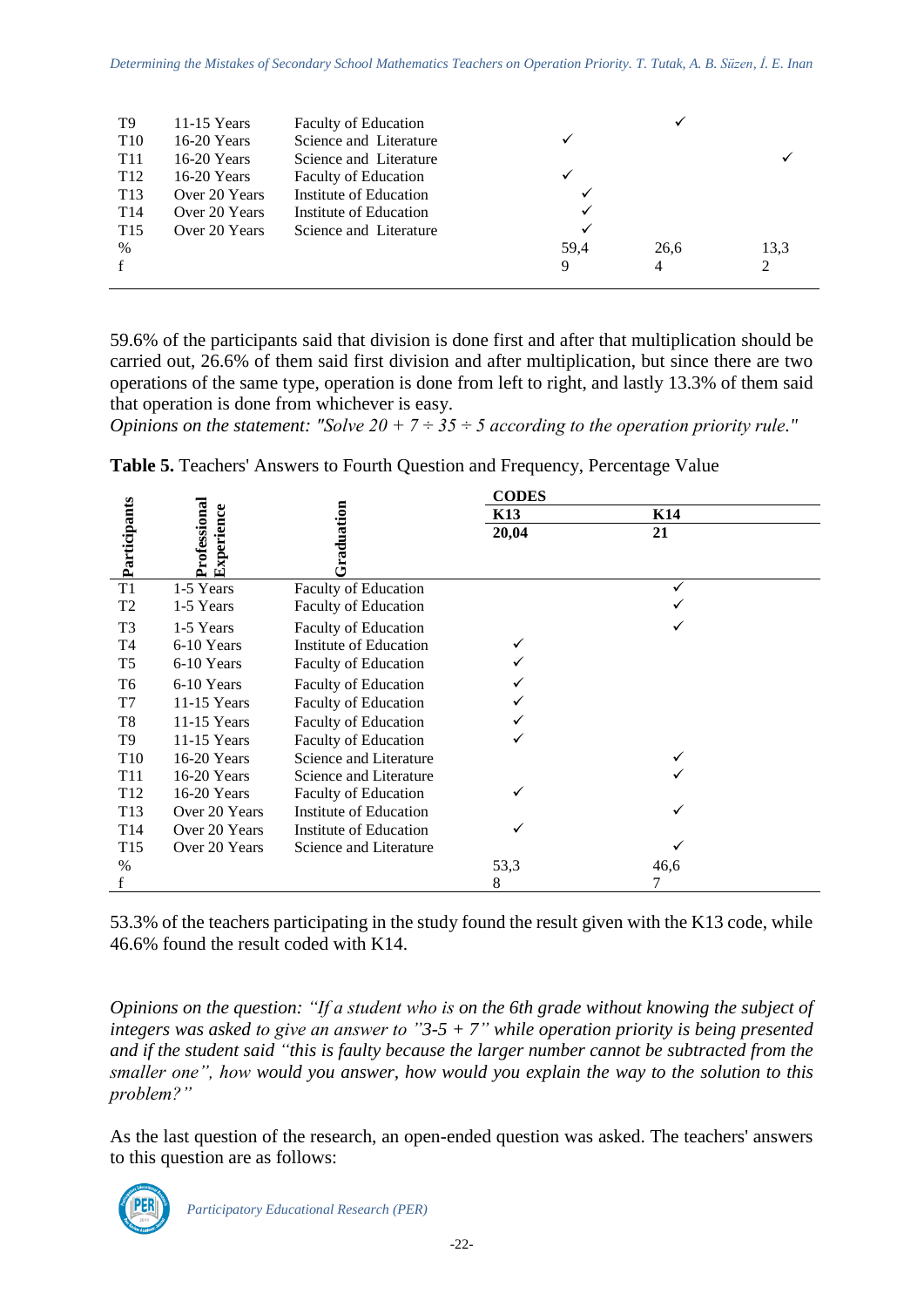- T1 and T3: I say that you have "+" before "3". Then I make  $3 + 7 = 10$  and show that  $10-5 = 5$ .
- T2: Since it is both addition and subtraction, I say that you can start from which one you wish.
- T4: Since the operation priorities are the same, they are added first and subtracted later.
- T5, T10, T11, T13 and T15: I teach the subject of integers.
- T6, T12, T13: First we add up the positives, then we subtract the negatives.
- T7: I say that the problem is not wrong, but to solve this question, one needs to know the addition and subtraction of integers and he will learn this on the 7th grade.
- T8: I first add up and then subtract the negatives and perform the subtraction.
- T9: I say that they will be presented with this subject in the future.

## **Conclusion, Discussion**

## *Conclusions about the First Question*

In the first question of the study, the participant teachers were asked the question "In which order do you present the students the operation priority?". The answers given by the teachers were evaluated and K1, K2, K3, K4, K5 and K6 codes were given to the answers. 46.6% were K1, 13.3% were K2, 6.6% were K3, 6.6% were K4, 13.3% were K5 and 13.3% of the 15 participating teachers presented the operation priority rule by K6. İlgün, Elmas and Küçük (2017) gave the priority within the operation as follows:

- Inside parentheses
- Exponentiation
- Multiplication and division from left to right
- Addition and subtraction from left to right.

Öksüz (2009, p. 307), in his study entitiled "teaching the order of operations", stated the standard of operation order as follows: "Expressions in parentheses are dealt with first; then Exponential Expressions, then Multiplication and Division; the last Addition and Subtraction operations are performed and all of them are executed from left to right".

The above described rule is given by the code K3 in the study. According to this, it is seen that only one of the 15 teachers (6.6%) participated in the study gave the correct answer. T8, with 11-15 years of professional experience, answered this question correctly. However, since all the participants with 11-15 years of experience were graduates of the Faculty of Education, it cannot be said that there is a significant difference pertaining to the graduated faculty. From this it can be seen that the teachers participated in the research do not really know the rules of operation well. When the answers given by the teachers participating in the study were taken into consideration, no significant relationship was found between their professional experiences and graduation status.

## *Conclusions about the second question*

For the second question, "From which source do you describe the operation priority?" was asked to the participants. Teachers' answers were coded as K7, K8 and K9. In the data coded with K7 code, the teachers explained the operation priority issue from the textbook of the

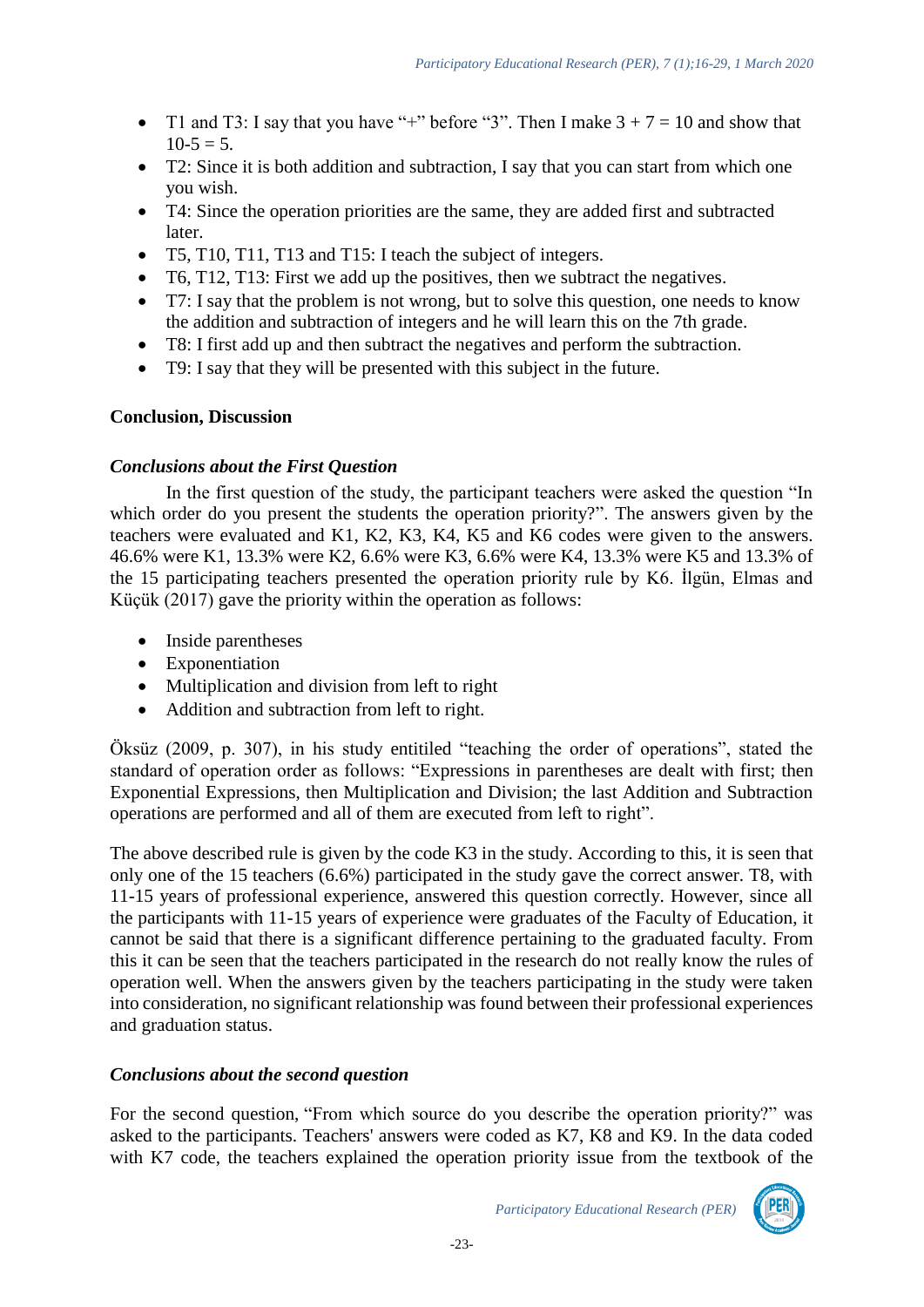Ministry of National Education, K8 code from supplementary source and K9 code stated that they explained the subject from both sources. 66.6% of the participants stated that they explained the subject from the textbook of the Ministry of National Education, while 13.3% stated that they explained the subject from the supplementary sources and 20% from both sources. The number of teachers who stated that they presented the subject from the National Education textbook was 10 out of the 15 teachers who participated in the research. That is to say, the majority of teachers use the textbook as the main source. This result is in line with Tutak and Güder's (2012) study named "Primary school 5th grade teachers' opinions and thoughts about mathematics textbook".

The 6th grade mathematics book of the Ministry of National Education, published in 2018-2019 academic year, describes the very subject as follows:

*In cases where there is more than one operation, firstly exponential numbers, then operations in parentheses, then multiplication or division operations, and finally addition or subtraction operations are performed. Operations with the same priorities (multiplication or division, addition or subtraction) are performed from left to right, respectively.*

In the 5th grade math book of the Ministry of National Education published in 2018-2019 academic year, the subject is explained as follows:

## *In cases where there are more than one operation, if there is a parenthesis, the operation within the parenthesis is done first.*

When the above two books are examined, an inconsistency spotted between the 5th and 6th grade textbooks. The 6th grade textbook says that the exponential numbers will be considered before the parentheses. There are inconsistencies between the books published in the 2017- 2018 academic year and even between the book published in the 2018-2019 academic year. This situation misled the teachers who explained the issue from the book of the Ministry of National Education and caused them to learn and teach wrongly. Kocaoğlu (2016), revealed the views of teachers about textbooks in his study which is named "The Views of Primary School Mathematics Teachers on 5th and 6th Grade Textbooks". The teachers stated that the textbooks are not suitable for the teaching and learning of the subject. This is similar to the results of this research.

66.6% of the teachers participating in the research said that they were teaching the subject from the textbook of the Ministry of National Education may not reflect the reality. Even if there is an inconsistency between the parenthesis's operation and the exponential operation priority in the books of the Ministry of National Education, when the answers given by the participants are taken into account, it is seen that the participants did not examine these books and did not teach the subject from the textbook. Teachers with 1-5 years of professional experience and teachers with more than 20 years of professional experience all declare that they presented the subject in the textbook of the Ministry of National Education, but the wrong answer to the first sub-problem and the fourth sub-problem all constitute a discrepancy between teachers' answers. When the answers given by the teachers participating in the study were taken into consideration, no significant relationship was found between their graduation (educational) statuses.

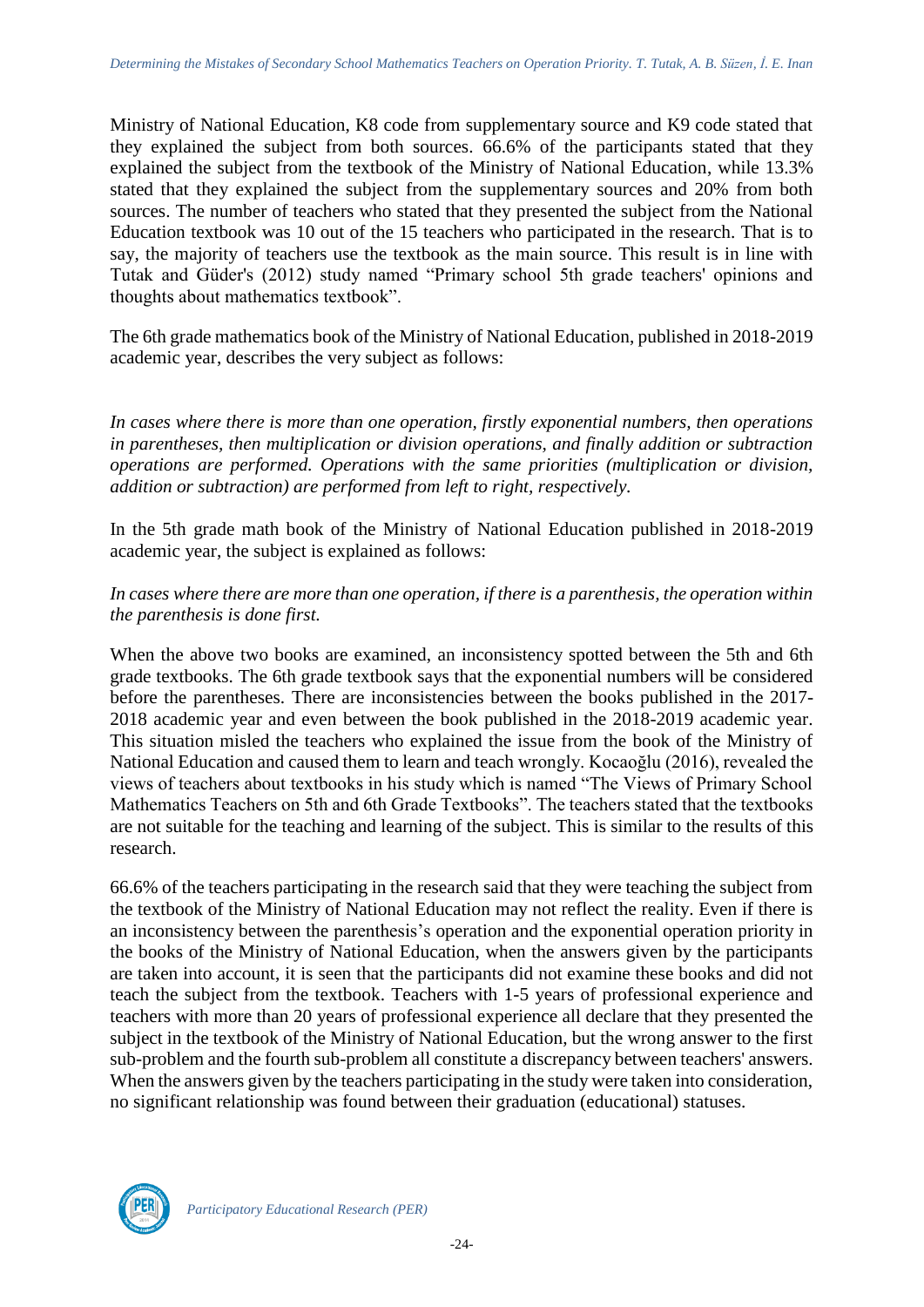#### *Conclusions about the Third Question*

In the third question of the study, the participant teachers were asked "Which operation has the priority; division and multiplication or addition and subtraction in the operation priority?". The answers given by the teachers were evaluated and K10, K11 and K12 codes were given to the answers. 59.4% stated that they taught the operation priority rule according to K10, 26.6% K11 and 13.3% K12 from the 15 participants participated to the study. İlgün, Elmas and Küçük (2017) used the following expressions for the same kind of operations in their work called "Arithmetic Operation Priority":

*"Multiply and divide from left to right. Add and subtract from left to right."*

While multiplication and division constitute priority over addition and subtraction, the same kind of operations are performed from left to right. This sequence was coded with K11. When the answers given by the participants were taken into consideration, 26.6% of them answered it correctly. That is, only 4 teachers out of the 15 teachers who took part in the research gave the correct answer. This shows that the teachers do not know which of the same kind of operations should be done first. All respondents who answered the third question correctly graduated from the Faculty of Education. If so, there is a meaningful difference between the graduation status and the rule by which the same type of operations will be performed during the operation. Two of the 3 respondents with 11-15 years of professional experience answered the question correctly, indicating a significant difference between those with 11-15 years of professional experience and others. The fact that no correct answers were obtained from the participants with 16 years or more of professional experience showed that there was an inverse relationship between professional experience and conceptual and operational knowledge possessed.

## *Conclusions about the Fourth Question*

In the fourth question of the research, the participant teachers were asked to solve: "20  $+ 7 \div 35 \div 5$ " according to the operation priority rule. The answers given by the teachers were evaluated and K13 and K14 codes were given to the answers. While 53.3% of the 15 participant teachers gave 20.04 answers coded with K13 code, 46.6% of them answered 21 answers coded with K14 code. In this case, almost half of the teachers answered the operational question correctly, while the other half gave the wrong answer. In the first sub-problem, although only one of the 15 participating teachers knew the order of operation correctly which is the conceptual information, it was revealed that 8 participant teachers correctly solved the operational information and that the teachers knew the operational information better than the conceptual information. The fact that the 8 participants who answered the fourth question correctly, 6 of them graduated from the Faculty of Education, revealed that there was a significant difference between the school and operational information. Among the participating teachers, the fact that no participant teacher who graduated from the Faculty of Arts and Sciences gave a correct answer demonstrated that there was a significant difference between the school that was graduated from and operational knowledge. The fact that no participant teacher with 1-5 years of professional experience correctly answered this question revealed that these participants had little expertise on the field. Correct answers of six teachers with professional experience of 6-10 and 11-15 years showed that knowledge increases as experience increases. However, the fact that only one participant with 16-20 years of professional experience and only one of the participants with more than 20 years of experience gave the correct answer indicates that after a certain professional year, the operational

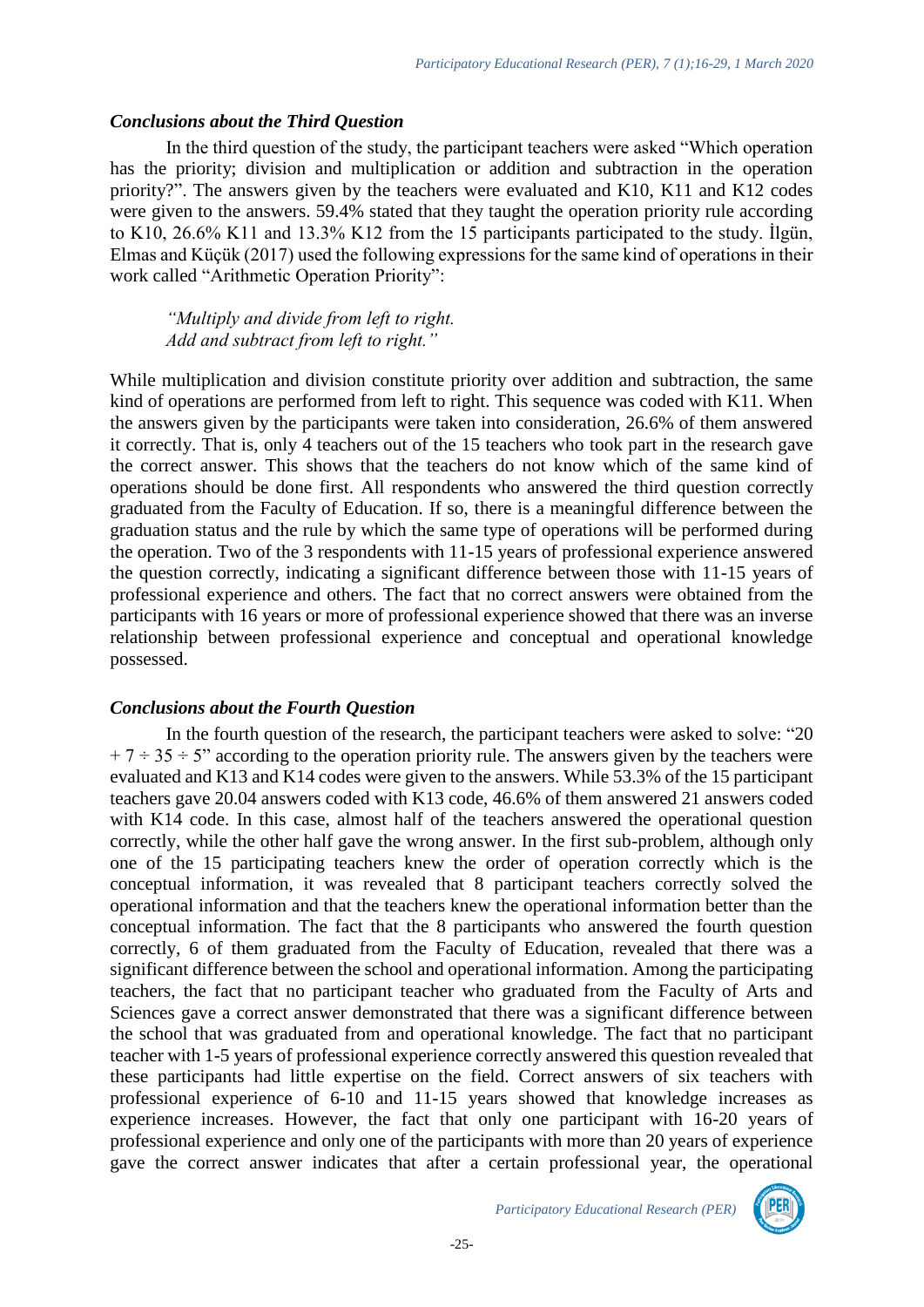information cannot be recalled by the teachers. It can be said that this is due to the fact that teachers do not renew their knowledge of the field.

The above example question is provided by Uca (2010, p. 29) in explaining the operation priority rule in his master's thesis. However, in the study, the result was sahred by making mistakes while solving the question 21. This also showed that mistakes can be made even in academic studies related to the priority of the operation.

#### *Conclusions about the Fifth Question*

In the fifth sub-problem of the study, an open-ended question was posed: "If a student who is on the 6th grade without knowing the subject of integers was asked to give an answer to  $"3-5 + 7"$  while operation priority is being presented and if the student said "this is faulty" because the larger number cannot be subtracted from the smaller one", how would you answer, how would you explain the way to the solution to this problem?". The answers given by the participants were shared in written form, respectively. Some participants announced that the issue of integers needs to be internalized and that they will be presented with this in the future, while some others articulated that they will teach the signs and explain the solution to the problem. When the sixth-grade curriculum is analyzed, operation priority acquisition is presented in the first unit as follows:

*"M.6.1.1.2. It takes four operations with natural numbers, taking into account the operation priority."*

However, on the sixth grade, the acquisition of integers subject comes after the operation priority:

*"M.6.1.4.1. Recognizes integer numbers and shows the number line."*

In view of the above achievements, it is appropriate for the participating teachers to say that after learning the subject of integers, such questions can be solved. Likewise, this situation should be considered while preparing the curriculum. Explicitly, presenting operation priority subject after integer subject will eliminate this confusion among students. Otherwise, teachers who face such questions will have to teach the subject of integers. The results of the study of Yenilmez (2018) concentrating upon the difficulties faced by the sixth grade students in terms of operation priority support the findings of this study. Similarly, it was revealed that the students were quite misled about the operation priority and that the subject was not fully comprehended by the students. With the change, the subject of integers is included in the curriculum on the 7th grade. Explaining operation priority without learning integers, shows that it cannot be understood well by the students.

## **Suggestions**

When the results of the research were examined, it was found that teachers did not have enough information about the operation priority. In particular, it is seen that the relatively new teachers in the profession do not have enough expertise in this field. To that end, more importance to the subject can be attached by asking questions in the field knowledge (expertise) examinations of newly graduated teachers. Lastly, these books can be studied and examined by teachers especially during the seminar periods at the beginning of the year.

In this study, one of the points emphasized is the conceptual information on the basis of the

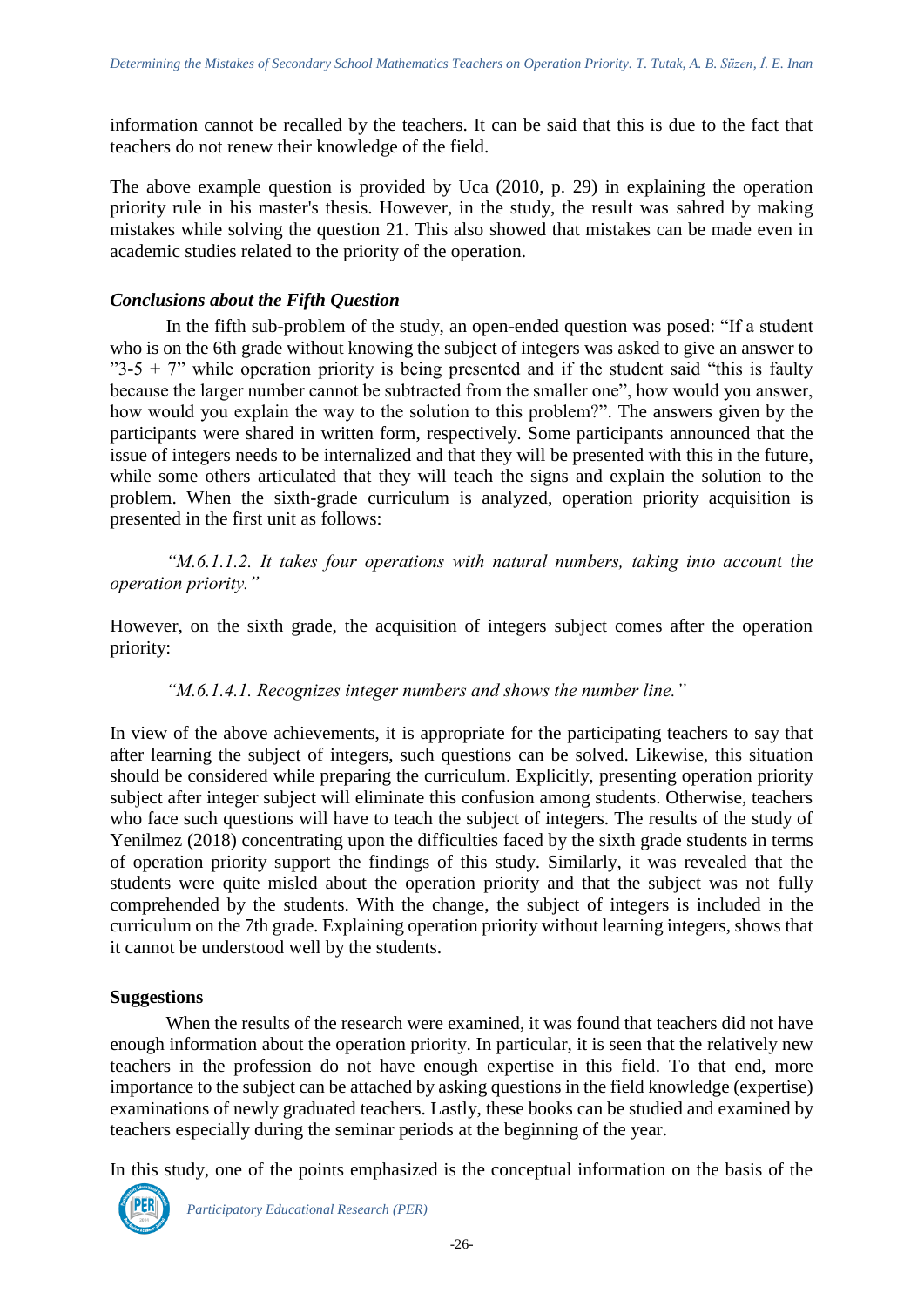operation priority in arithmetic operations. One of the points emphasized is, in arithmetic operations, in fact, conceptual information lies at the basis of the operation priority. Hence, provided teachers learn the logic of the operation priority with the Peano Axiom, that is, conceptually, it can be learned and thusly taught as desired. The teacher, once knows the general logic behind the things, does not easily forget about the subject despite the years gained in the profession.

After certain professional experience, teachers gave almost no correct answer to the operation priority. This is a sign that they forgot the information they had beforehand. In that case, teachers need to update themselves.

In the books of the Ministry of National Education, there are inconsistencies between the information given on the priority of the operation. For example, in the 5th grade mathematics textbook published in the 2018-2019 academic year, it is pinpointed that the operation is primarily done in parentheses, in the 6th grade mathematics textbook, it is underlined that exponential operations will be performed before parentheses. However, scientific research on operation priority has standardized the operation priority as follows: "First, expressions in parentheses are made; then Exponential Expressions, then Multiplication and Division; the latest addition and subtraction operations are performed from left to right." (Öksüz, 2009). In this case, consistency should be the main concern in the books of the Ministry of National Education to be prepared and the operation priority should be presented in this order.

The fact that the graduates of the Faculty of Education appear to know the issue of operation priority better than the other faculty graduates, in the following years, secondary school mathematics teachers should completely be the graduates of the Faculties of Education. In other words, the Ministry of National Education should not allow the graduates of different faculties to become secondary school mathematics teachers.

Since this study is a qualitative one, similar studies can be conducted using quantitative research methods. The study can be expanded by selecting samples larger than the sample of this study. Teachers can talk to each other and discuss the pros and cons of the topic. In this way, expertise will improve.

As a result of the research, it was revealed that the teachers who started the profession new had shortcomings about the operation priority. Therefore, while teaching conceptual information at the university, the proof of the operation priority can be presented by teaching peano axiom.

Activities such as conferences, symposiums can be organized so as to increase the knowledge levels of teachers about the priority of the operation and active participation in these programs can be ensured.

Out of 1.5 million students taking the university exam, about 600 thousand answered the question of 80 -  $(12 + 3 + 8)$  incorrectly, and on the basis of these shortcomings, it should not be overlooked that teachers have shortcomings about the subject. It would be fair to state that although instruction comes through a structured education system, it is still witnessed that teachers teach in traditional methods. In this regard, teachers should be given seminars and the new system should be fully implemented.

The mnemonic device: "**P**arayı (**P**arantheses) **Ü**stünde (**E**xponential) **B**ulan (**D**ivision) **Ç**abucak (**M**ultiplexing) **T**atile (**A**ddition) **Ç**ıkar (**S**ubtraction)") developed by Öksüz (2009) where the first letters stand for the clues for the operation priority can be included in

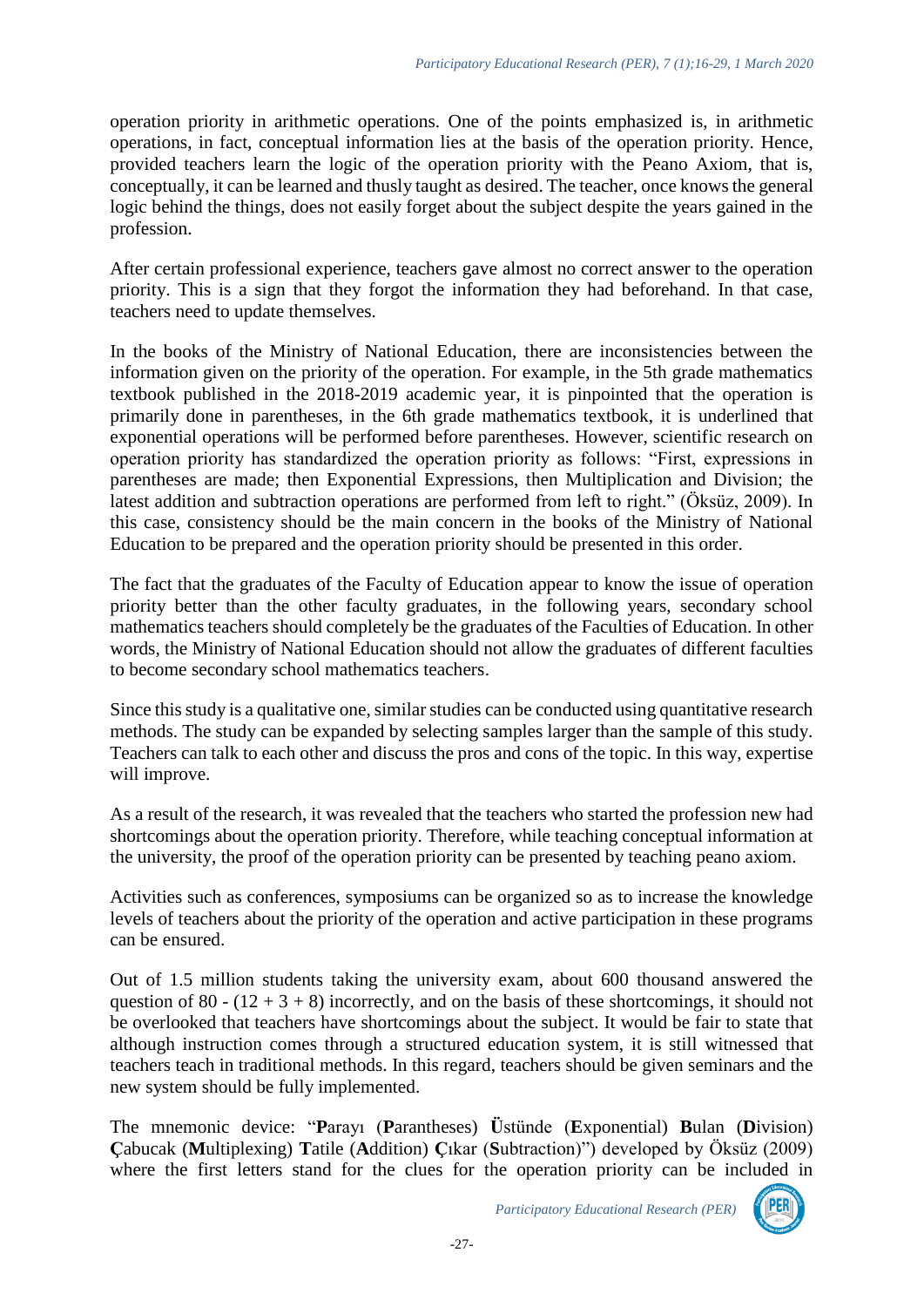mathematics textbooks. In this way, the operation priority can be coded as **P**arentheses-**E**xponential-**D**ivision-**M**ultiplication-**A**ddition-**S**ubtraction (PEDMAS). This can attract students' attention to the learning of the subject and the knowledge can become more permanent.

#### **Acknowledgement**

This article was produced from the master's thesis titled "Determining the Mistakes of Secondary School Mathematics Teachers on Operation Priority". A part of this study was presented as a summary at ICLEC 2019 symposium.

## **References**

- Akkan, Y., Çakıroğlu, Ü. & Güven, B. (2008). Some Errors and Misconceptions Students Have in the Field of Algebra Learning. *Journal of Educational Sciences & Practices, 7*(13), 55-74.
- Brown, J. S. & Burton, R. R. (1978). Diagnostic Models for Procedural Bugs in Basic Mathematical Skills. *Cognitive Science, 2,*155-192.
- Büyüköztürk, Ş. Kılıç, Ç. E. Akgün, Ö. E. Karadeniz, Ş. & Demirel. F. (2012). *Scientific Research Methods.* Ankara: Pegem Akademi Publications.
- Cengiz, N. (2013). *Definitions and Historical Developments with Mathematical Concepts*. Ankara: Pegem Akademi Publications.
- Chick, H., L. & Baker, M., K. (2005). Investigating Teacher's Responses to Student Misconceotions. In Chick, H. L. and Vincent, J. L. (Eds.). *Proceedings of the 29 th Conference of the International Group for the Psychology of Mathematics Education*  (Vol.2, pp. 249-256). Melbourne: PME.
- Dede, Y. & Peker, M. (2007). Elementary School Students' Errors in Solving Problems Related to Pressure Subjects. *Elementary Education, 6*(1), 35-49.
- Dinç Artut, P. & Tarım, K. (2006). Elementary Students' Comprehension of Place Value Concept. *Theory and Practice in Education, 2*(1), 26-36.
- Doğan, A. (2002). *The mistakes primary grade students make in natural numbers during four operations.* Unpublished Master Thesis, Gazi University, Institute of Educational Sciences, Ankara.
- Ekiz, D. (2003*). Introduction to Research Methods in Education: Methodologies of Qualitative, Quantitative and Critical Methods*. Ankara, Anı Publishing.
- Engelhardt, J. M. (1977). Analysis of Children's Computational Errors: A Qualitative Approach*. British Journal of Educational Psychology*, *47*,149-154.
- Govindan, N. & Ramaa, S. (2013). Analysis of Errors Made by Children with Hearing Impairment. *International Journal of Science and Research, 4*(3), 201-208.
- İlgün, Ş., Elmas, S., & Küçük, S. (2017). Order of Priority in Arithmetic Operations. *Journal of Bayburt Faculty of Education, 12*(23), 253-270.
- Kocaoğlu Er, F. S. (2016). Primary Education Mathematic Teachers' Opinions on 5 th and 6th Grade Course Books*.* Gazi University, Institute of Educational Sciences, Ankara.
- Kubanç, Y. (2012). The Challenges Faced by 1., 2. and 3. Grade Primary School Students in the Process of Solving Mathematical Verbal Problems and Solution Recommendations. Fırat University, Institute of Educational Sciences, Elazığ.
- Öçal, M.F., İpek, A.S., Özdemir, E., Kar, T. (2018). Investigation of Secondry School Students' Problem Forming Skills for Arithmetic Expressions in the Context of Priority of Operation. *Turkish Journal of Computer and Mathematics Education* Vol.9 No.2 (2018), 170-191